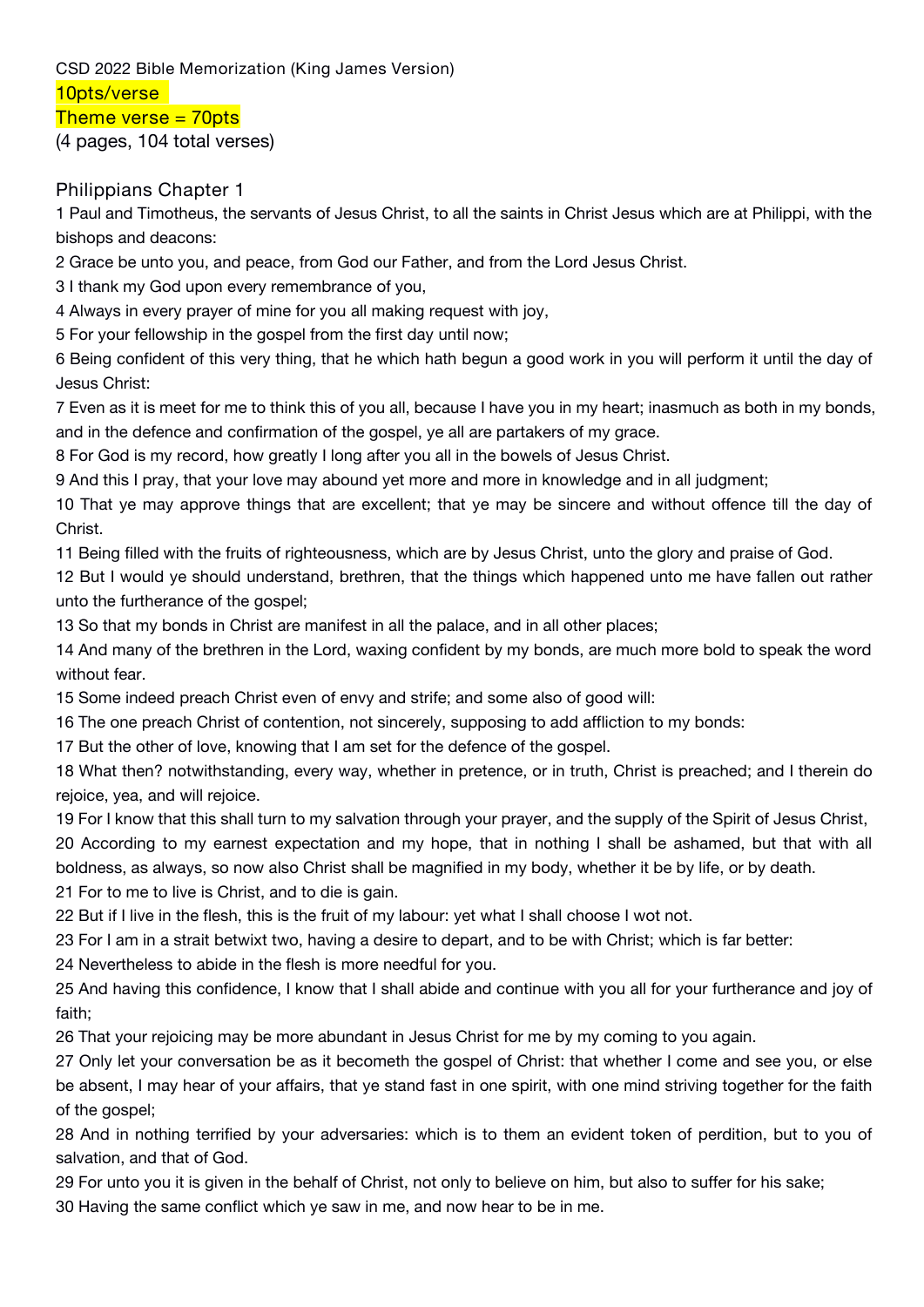#### **Philippians Chapter 2**

1 If there be therefore any consolation in Christ, if any comfort of love, if any fellowship of the Spirit, if any bowels and mercies,

2 Fulfil ye my joy, that ye be likeminded, having the same love, being of one accord, of one mind.

3 Let nothing be done through strife or vainglory; but in lowliness of mind let each esteem other better than themselves.

4 Look not every man on his own things, but every man also on the things of others.

5 Let this mind be in you, which was also in Christ Jesus:

6 Who, being in the form of God, thought it not robbery to be equalwith God:

7 But made himself of no reputation, and took upon him the form of a servant, and was made in the likeness of men:

8 And being found in fashion as a man, he humbled himself, and became obedient unto death, even the death of the cross.

9 Wherefore God also hath highly exalted him, and given him a name which is above every name:

10 That at the name of Jesus every knee should bow, of things in heaven, and things in earth, and things under the earth;

11 And that every tongue should confess that Jesus Christ is Lord, to the glory of God the Father.

12 Wherefore, my beloved, as ye have always obeyed, not as in my presence only, but now much more in my absence, work out your own salvation with fear and trembling.

13 For it is God which worketh in you both to will and to do of his good pleasure.

14 Do all things without murmurings and disputings:

15 That ye may be blameless and harmless, the sons of God, without rebuke, in the midst of a crooked and perverse nation, among whom ye shine as lights in the world;

16 Holding forth the word of life; that I may rejoice in the day of Christ, that I have not run in vain, neither laboured in vain.

17 Yea, and if Ibe offered upon the sacrifice and service of your faith, I joy, and rejoice with you all.

18 For the same cause also do ye joy, and rejoice with me.

19 But I trust in the Lord Jesus to send Timotheus shortly unto you, that I also may be of good comfort, when I know your state.

20 For I have no man likeminded, who will naturally care for your state.

21 For all seek their own, not the things which are Jesus Christ's.

22 But ye know the proof of him, that, as a son with the father, he hath served with me in the gospel.<br>23 Him therefore I hope to send presently, so soon as I shall see how it will go with me.

24 But I trust in the Lord that I also myself shall come shortly.

25 Yet I supposed it necessary to send to you Epaphroditus, my brother, and companion in labour, and

fellowsoldier, but your messenger, and he that ministered to my wants.<br>26 For he longed after you all, and was full of heaviness, because that ye had heard that he had been sick.

27 For indeed he was sick nigh unto death: but God had mercy on him; and not on him only, but on me also, lest I should have sorrow upon sorrow.

28 I sent him therefore the more carefully, that, when ye see him again, ye may rejoice, and that I may be the less sorrowful.

29 Receive him therefore in the Lord with all gladness; and hold such in reputation:

30 Because for the work of Christ he was nigh unto death, not regarding his life, to supply your lack of service toward me.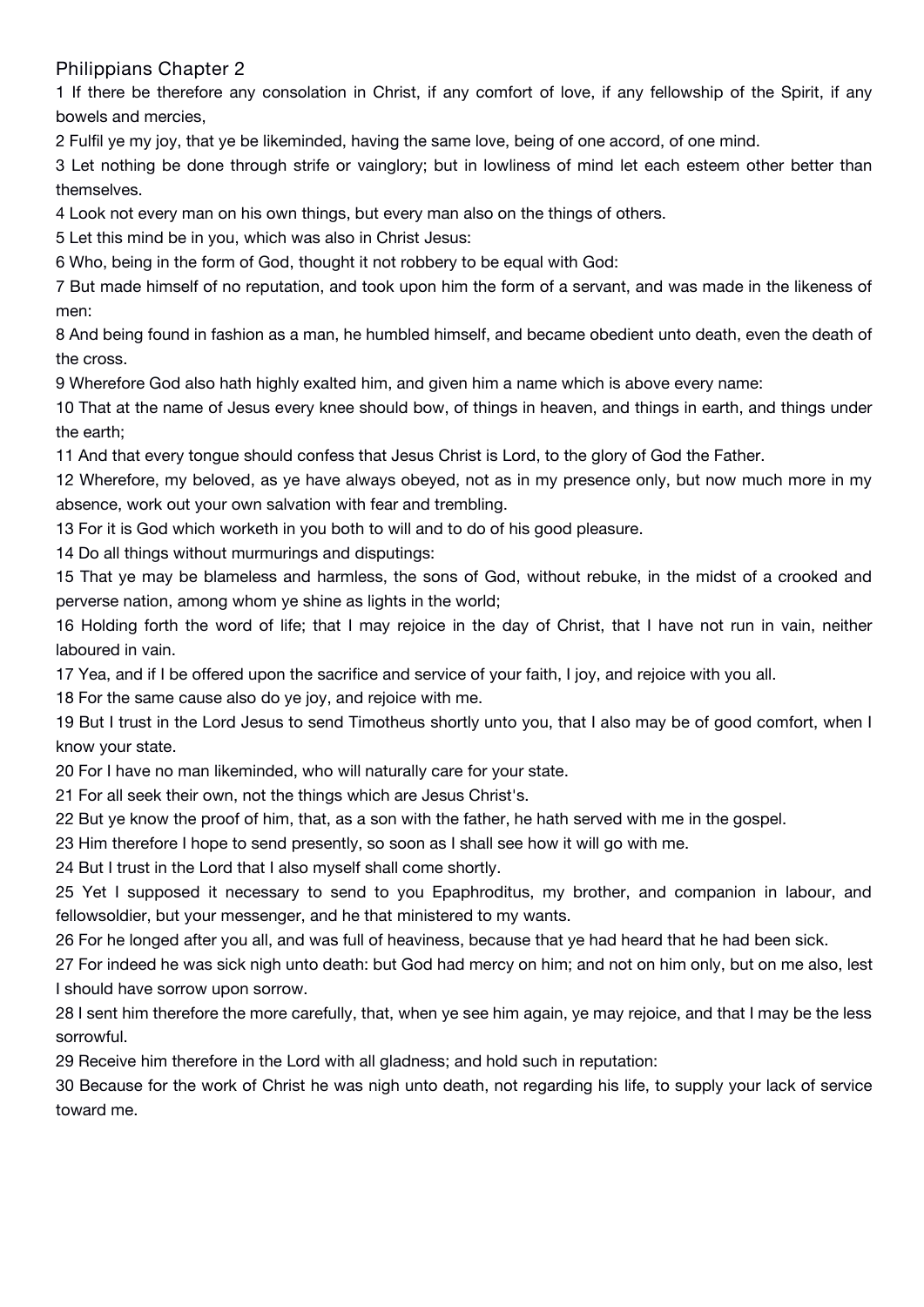#### **Philippians Chapter 3**

1 Finally, my brethren, rejoice in the Lord. To write the same things to you, to me indeed is not grievous, but for you it is safe.

2 Beware of dogs, beware of evil workers, beware of the concision.

3 For we are the circumcision, which worship God in the spirit, and rejoice in Christ Jesus, and have no confidence in the flesh.

4 Though I might also have confidence in the flesh. If any other man thinketh that he hath whereof he might trust in the flesh, I more:

5 Circumcised the eighth day, of the stock of Israel, of the tribe of Benjamin, an Hebrew of the Hebrews; as touching the law, a Pharisee;

6 Concerning zeal, persecuting the church; touching the righteousness which is in the law, blameless.

7 But what things were gain to me, those I counted loss for Christ.

8 Yea doubtless, and I count all things but loss for the excellency of the knowledge of Christ Jesus my Lord: for whom I have suffered the loss of all things, and do count them but dung, that I may win Christ,

9 And be found in him, not having mine own righteousness, which is of the law, but that which is through the faith of Christ, the righteousness which is of God by faith:

10 That I may know him, and the power of his resurrection, and the fellowship of his sufferings, being made conformable unto his death;

11 If by any means I might attain unto the resurrection of the dead.

12 Not as though I had already attained, either were already perfect: but I follow after, if that I may apprehend that for which also I am apprehended of Christ Jesus.

13 Brethren, I count not myself to have apprehended: but this one thing I do, forgetting those things which are behind, and reaching forth unto those things which are before,

14 I press toward the mark for the prize of the high calling of God in Christ Jesus. - 70pts for theme verse

15 Let us therefore, as many as be perfect, be thus minded: and if in any thing ye be otherwise minded, God shall reveal even this unto you.

16 Nevertheless, whereto we have already attained, let us walk by the same rule, let us mind the same thing.

17 Brethren, be followers together of me, and mark them which walk so as ye have us for an ensample.

18 (For many walk, of whom I have told you often, and now tell you even weeping, that they are the enemies of the cross of Christ:

19 Whose end is destruction, whose God is their belly, and whose glory is in their shame, who mind earthly things.)

20 For our conversation is in heaven; from whence also we look for the Saviour, the Lord Jesus Christ:

21 Who shall change our vile body, that it may be fashioned like unto his glorious body, according to the working whereby he is able even to subdue all things unto himself.